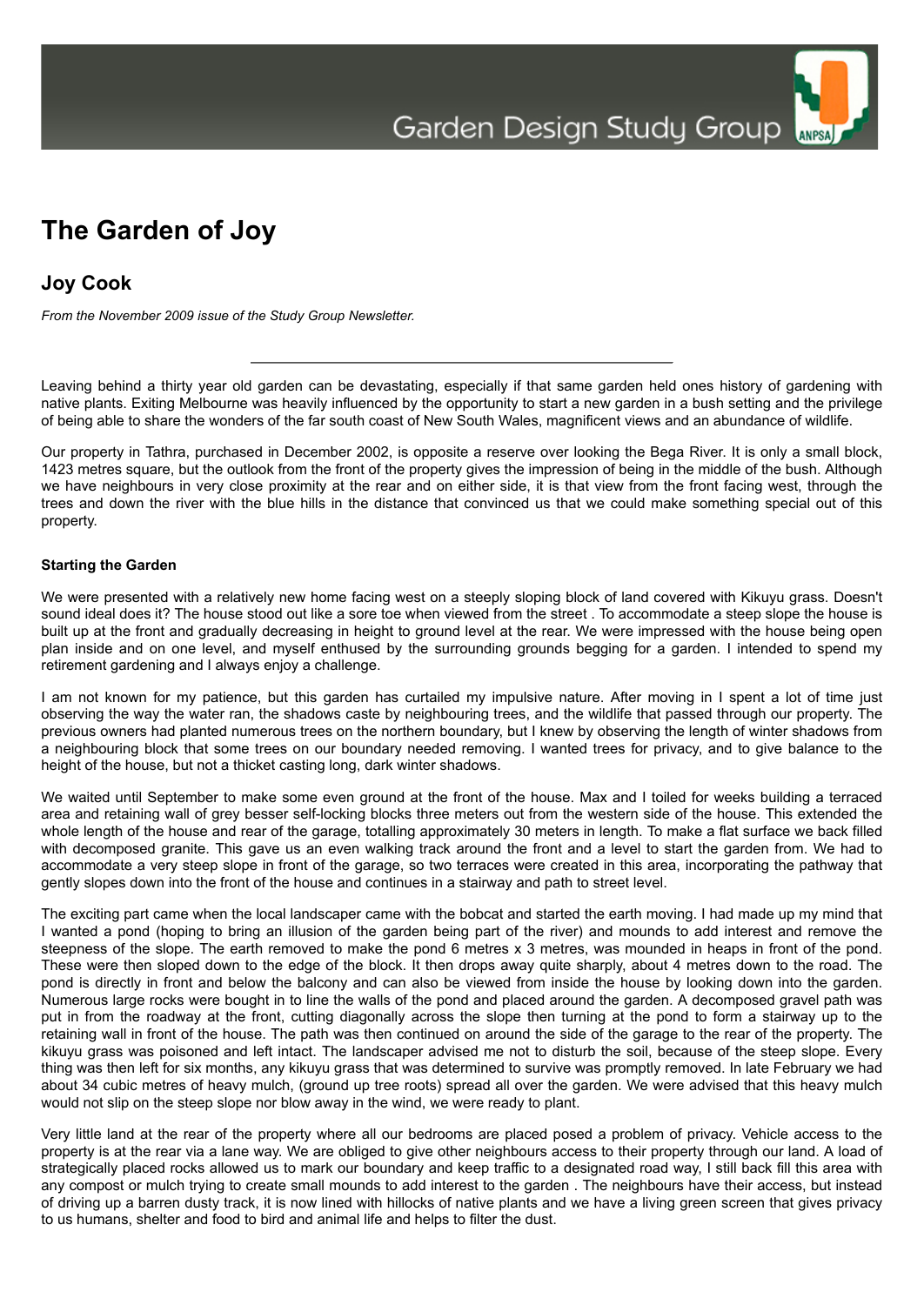A problem evolved with excess water from a house at the rear on a higher elevation. . The storm water from their hard surfaces ended up on our property,often under the house. This was rectified by digging a huge drain right across the rear of the property. To allow the water to drain away it had to be nearly 2 metres in depth at the deepest end. This was back filled with blue metal and works extremely well when we get huge down pours. I then covered this area with various sized river stones,it has become known as The Dry River Bed. I have planted this out with grasses, correas and two *Westringia longifolia* that give a little height but are light and enjoy the trimming I constantly give them. This area extends 18 metres along the rear of the house and graduates from 3 meters to 1.5 meters in width before it turns around at the southern corner of the house into a stone covered stairway.

The area above the dry river bed 22 metres x 3 metres, on the eastern side, had been raised using railway sleepers by the previous owner, and planted out with *Pittosporum* and Mondo grass. I decided to leave these plantings, as they provided some privacy. I have used half a dozen *Acacia cognata* 'Green Mist' that I had grown from cuttings in our Melbourne garden, along with *Prostanthera*, lilly pilly (orange twist), *Callistemon, Grevillea johnsonii*, dwarf banksia and for height two *Eucalyptus leucoxylon*. Over the years as the natives established I have gradually been removing the *Pittosporum*. This area will need rejuvenation in a few years time as it is heavily over planted.

Nothing pleases me more than to wake of a morning with the sun streaming in through the window,and watch the birds that have taken up residence in this little wilderness.Blue wrens, Thornbills, Eastern Spinebills, Redbrow Finches, Wattlebirds, Crimson Rosellas, King Parrots, Eastern Whip Birds, Magies, Kookaburras, Flycatchers, Bower Birds, the occasional Whistling Kite or an unrecognizable surprise that has me jumping out of bed for the bird identification book.

I always enjoy taking visitors for a walk through here, as it often gives out wonderful surprises, like Lizards, Echidnas, or a multitude of birds species. Even the occasional Red Bellied Black snake has been know to surprise us, along with a very large Goanna.

I wanted our garden to have an empathy with the bush in the Reserve opposite, which consists mainly of large *Eucalyptus, Casuarina*, and native *Pittosporum*. Although I didn't want to grow these in our garden, I wanted to mirror the feeling of serenity that the reserve gives off as you drive into Riverview Crescent. I made an adamant decision to keep all colourful plants to the top of the slope, where they couldn't be viewed from street level. The temptation to grow plants that don't fit into this plan is always with me, and I constantly have to remind myself that our garden when view from street level, is a serene garden, subtle being the key word when looking for plants as fillers.

## **The Planting Begins**

*Acacia cognata* 'Green Mist' were mass planted below the terraced area in front of the house in a V shape, ending at the edge of the pond. Along side a massed planting of *Austromyrtus dulcis* (I was attracted to the copper tinges of the new growth). Although I don't regret planting this plant I do regret putting these next to the *Acacia cognata* as it has not grown high enough to achieve a height balance and *Dichondra repens* that grows rampantly in our garden tends to choke it.

My impatience shows here, obviously I didn't read the height of the plant correctly. Next to these I have mass planted *Austromyrtus inopholia* the rich burgundy foliage working exceeding well as a contrast to the bright green of the *Acacia cognata*. The idea being to create a colourful foliage garden above the pond, contrasting foliage giving interest all year round.

I have recently mass planted *Agonis* 'Forest Magic' amongst the *Austromyrtus dulcus*,to add to the the foliage contrast and to rectify the height balance. (*Agonis* 'Forest Magic' foliage being a delightful mixture of cream, light green with a tiny tinge of pink, that deepens to almost burgundy in the cooler weather).

These three plants are then repeated in isolated places around the rest of the garden. *Agonis flexuosa* 'nana' dwarf form has also been used repeatedly because of its weeping habit and the red tips that appear in winter. *Grevillea lanigera* has been used extensively as ground cover.

Three *Agonis* 'After Dark' were planted to add height and colour contrast, but they have struggled, but I refuse to remove them living in hope that my patience will reward me. The weeping growth habit of many of these plants works exceedingly well on the steep slope and is really appreciated by the eastern whip birds and bandicoots.

Being on a septic system, or Envirocycle I had to take this into account when choosing plants for many parts of the garden. There has really only been one area that has caused me grief. It is an area that is on a very long slope and also gets the bulk of the grey water that automatically sprays out of the Envirocycle. I have been growing members of the Asteraceae family here, as they tend to cope well with the spasmodic spraying that has to be tolerated at all times of the day, often in glaring hot heat in summer and prone to a little water logging in winter. After 5 years I thought this area of the garden to be out of balance with the rest of the garden that is mainly based on plants 1 metre high and 2 metres wide.

Although the daisies give a wonderful display in spring and cope well with the instantaneous watering system I have been giving serious thought to this area on how to improve its appearance in relation to the rest of the garden and maintain the balance.

After recently attending a workshop on garden design I am beginning to think that this area does work as it gives a feeling of space into what would otherwise be a very crowded garden.

To get some shade in summer, add balance to the height of the house *Eucalyptus mannifera* 'Little Spotty' has been planted, along with *E.pauciflora* 'Little Snowman' on the western side of the house. Both trees have grown exceptionally well, 'Little Spotty' being kept trimmed by the family of possums that prefer its leaves to the apples we put out each night. We also have two *E.caesia* on the northern end of the pond and directly below our dining room window. They are now high enough to view as we sit at the dining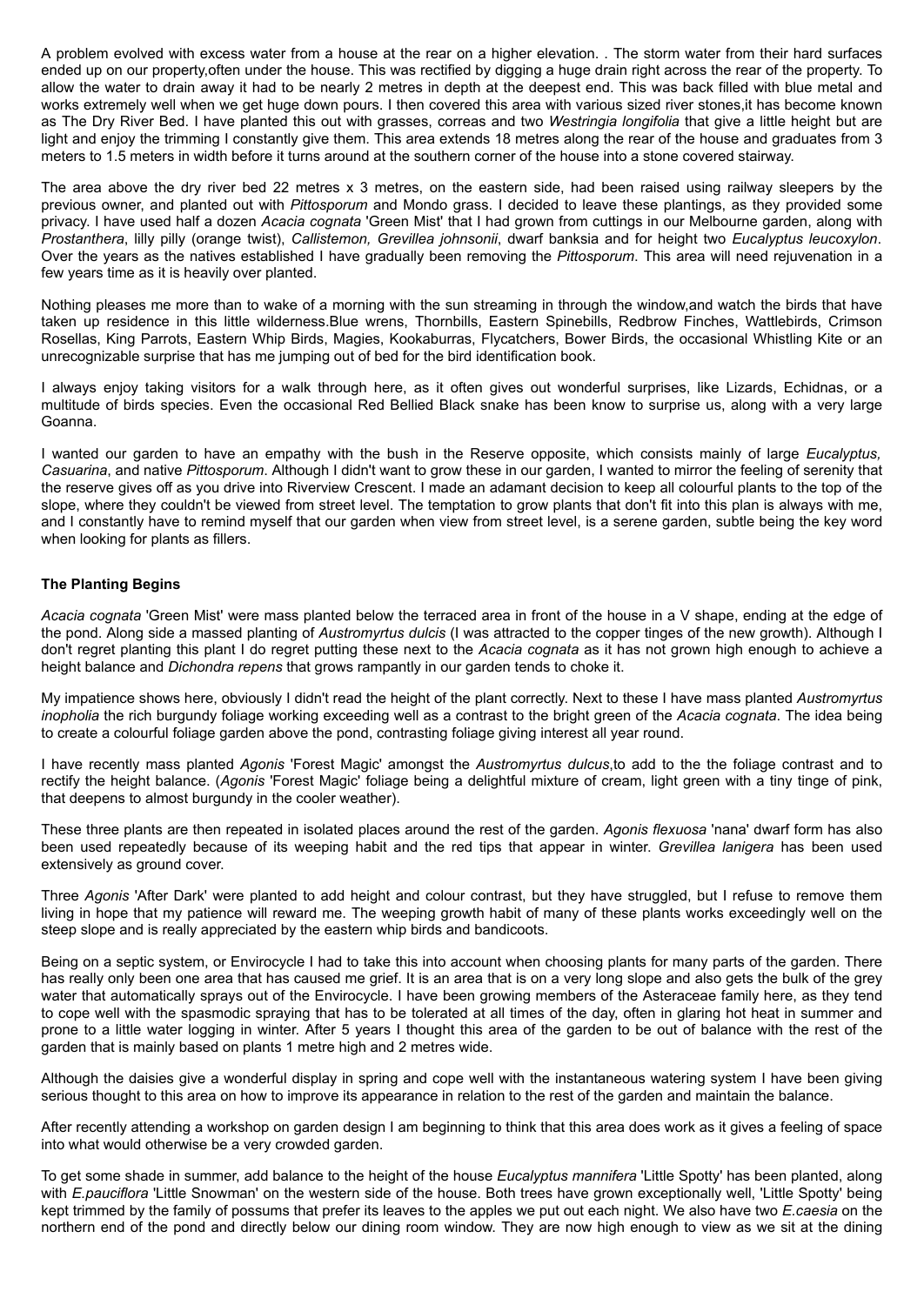table and watch the birds feed in the upper branches. These plants have made it possible for me to achieve two of of my aims with the garden, that being, to bring the garden into the house and to camouflage the house when viewed from the street.

The pond has proven to be a great success, and on various occasions we have recognised five calls from different species of frogs. The sound can be deafening of an evening when they all decide to call at once. Locals tell us they enjoy their evening stroll past our garden when the frogs are most vocal.

Lazy summer mornings can be spent leaning in safety on the balcony railing out of harms way, watching the resident red bellied snake look for his morning snack.

A sudden absence of snails, made me suspect we may have a Blue Tongue Lizard. I once caught a glimpse of him as he disappeared up the water out let to the pond. His residence was definitely confirmed the day I opened up under the house to have him greet me with a "what kept you so long look" Jacky lizards love to sun bake on the rocks and watch me garden. I had been fooled that they were waving at me as I passed their way. I have learnt that their habit of the waving hand, is a warming to back off out of their territory.

A thicket of *Hakea* 'Burrendong Beauty' (a great favourite of the blue wrens and eastern spine bills) has been planted behind a large *Grevillea* 'Forest Rambler' that was purposefully planted to hide two large and ugly cement tanks that are part of our Envirocycle. The *Grevillea* 'Forest Rambler' is usually full of birds, bees or butterflies and offers a great refuge to the little birds seeking a quick get a away from those boisterous and bossy wattle birds.

*Epacris impressa, Correa* 'Autumn Blaze' and *Banksia blechnifolia* are planted by the steps along with various forms of lomandra and brachyscome. This area tends to be high maintenance and I do tend to loose the epacris, but my love of them has me keeping the local nursery people in employment and the small birds extremely happy as they feed on the flowers.

A visitor pointed out to me how wonderful the pink epacris looks growing near the *Agonis* 'Forest Magic'. It is always beneficial to have the garden viewed with new eyes. I had never noticed how subtly they compliment each other previously.

The thick fleshy leaves of the *Crinum pedunculatum* give upright balance in contrast to the weeping habit of many of the acacia and agonis. The *Doryanthes excelsa* have recently sent up flowering stalks and we wait for the flowering heads to add another dimension to the height balance .

*Thryptomene* 'paynei' and *Micromyrtus ciliata* have been used as fillers, to add colour and a feeling of lightness throughout the garden.

I consider ourselves extremely lucky, the garden has flourished, and our aim of having a garden that attracts wildlife has certainly succeeded, too well sometimes. The local wallabies managed to decimate my *Lythrum salicaria*. A thicket that flourished for four years on an Envirocycle outlet has disappeared. I wondered why, until one morning at 5am I spotted the local wallabies grazing between the bushes.

Two of the local Lyre Birds are often spotted strutting and digging in the mulch between plants. The bower bird has built his bower at the end of the retaining wall below the decking, and we are often entertained at lunch time as he entertains his lady friends. Bandicoots do the night shift turning over the soil for me, keeping it loose and aerated.

In spite of being exasperated by the local wildlife at times, we refuse to fence our property, we always feel we have intruded into their homeland, and cannot bring ourselves to locking them out. After all isn't a native garden about attracting native wildlife.

There is a new project in the pipeline, landscaping the steep bank down to the road side. Recently nine tonnes of rock was delivered and put into place, the area waits to be planted out.

My love of gardening with Australian plants continues to be rewarding in so many ways. A day hardly passes that I am not handed some small pleasure, be it from the animal or plant world. Together they continue to bring a smile to my face day after day.

The garden has also had an impact on the locals, it is very rewarding to be asked for the names of certain plants so neighbours can put them in their gardens.

We have been greatly rewarded, this garden has flourished in five short years.

We have had the advantage of knowing what we wanted from the start, the majority of plants have been planted at the same time. So there was very little competing from larger trees or shrubs to inhibit the growth of smaller species.

I feel the biggest factor that has made the garden a success, (my opinion strictly) being that I have restricted the number of species grown in the garden, I rarely plant just one of something, it is always in threes or fives. If these plants grow well I then tend to repeat them in isolated pockets to give a feeling of uniformity. The garden has developed a little environment all of its own. Not just a collection of individual plants as our previous garden in Melbourne was.

I consider our garden a large, living canvas that I am continually creating in hand with nature. I try hard to be in control, but most pleasure comes from the unexpected - that which I have no control over. Creatures come to the canvas and then leave to return another season. Changes in the seasons change the colour of my canvas, sometimes slightly, other days it is as if some-one has spilt a bucket of red or blue paint over the foliage, or cleaned off a paintbrush by splattering paint in disarray as feathered friends feed amongst the plants. I am always enchanted, and feel privileged to have been given the opportunity to garden with native plants on the far south coast of New South Wales.